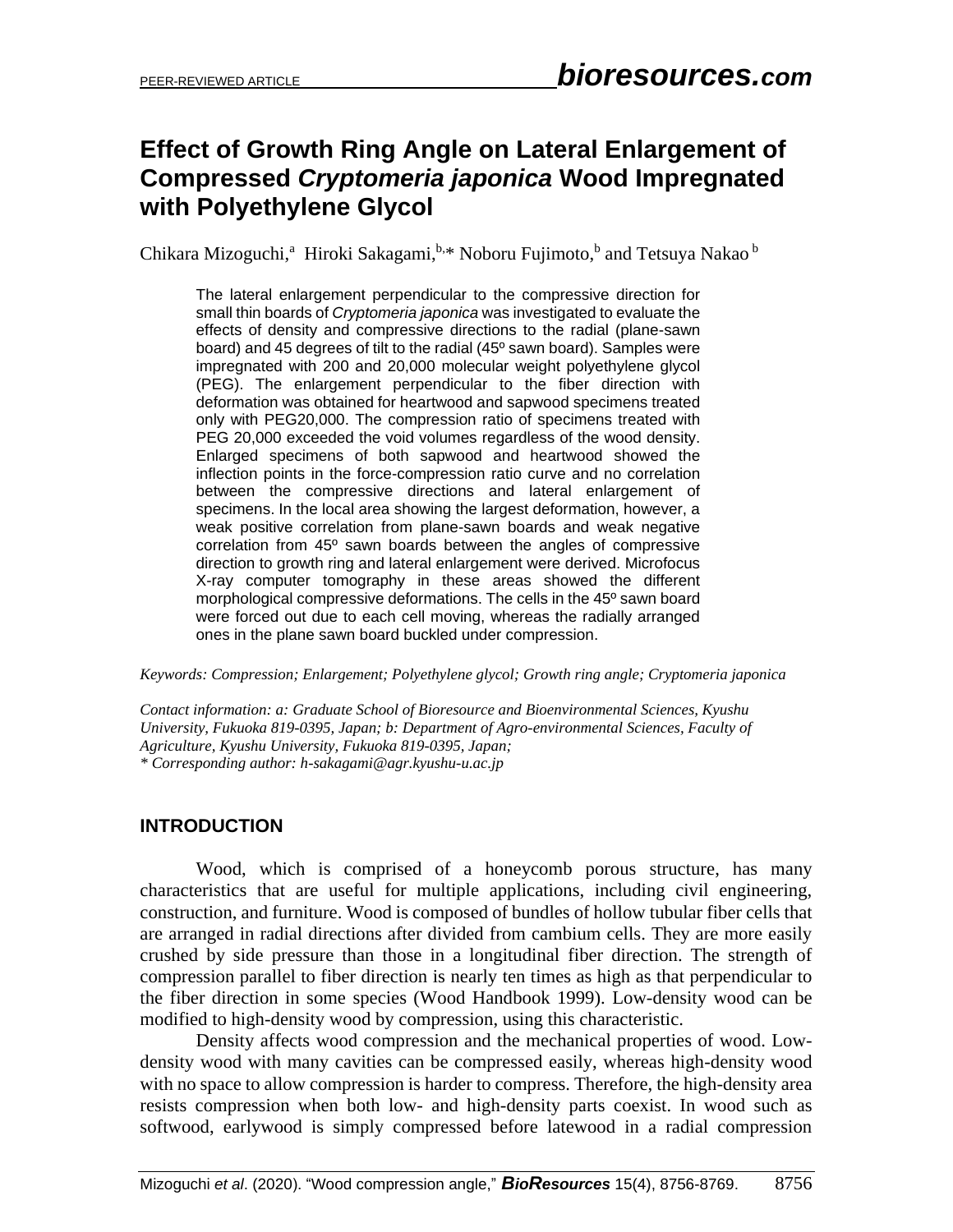because they are arranged one after the other in a radial direction, like a sandwich. In general, the cells of earlywood have thin cell walls and larger cavities that are easy to crush (Iida *et al*. 1984; Ioue *et al*. 1992; Watanabe *et al*. 1998), and they recover with moisture and boiling up to 70% of the compression ratio (Ioue *et al*. 1993a) without any damage or divisions of cells. However, the recovery of specimens can be impeded by special treatments, including chemicals (Inoue *et al*. 1991, 1993c; Fukuta *et al*. 2008), hygrothermal (Ioue *et al*. 1993a), and steaming (Inoue *et al*. 1993b). High-density wood modified by these methods exhibits enhanced hardness (Inoue *et al*. 1991, 1993b), and is used for flooring and furniture. In recently developed compression technology, compressed and uncompressed layers could be controlled by treatment time of soaking in water, pressing, and heating (Gao *et al*. 2016).

The maximum of compression ratio without causing any damage depends on the density of the wood being treated. For instance, an 80% compression ratio causes some damage to *Cryptomeria japonica*, resulting in low recovery (Inoue *et al*. 1993a). The density of this specimen under air-dried condition and growth ring width were 0.35 and 3.16 mm, respectively. However, when specimens were treated with certain chemical additives that can reduce the friction between cells, deformation increased due to slipping occurring during compression that exceeded the ratio of the cavity.

Bulk woods impregnated with polyethylene glycol (PEG), phenol monomers, and melamine formaldehyde can be extruded or injected by enlargement, with concurrent cell slippage (Miki *et al*. 2014a,b,c). This enlargement is reproduced when the woods are saturated with water under specific hydrothermal conditions (Miki *et al*. 2017). This phenomenon may be due to softening intercellular regions between wood cells with high temperatures in the presence of water.

In these studies, wood materials were mainly compressed in the radial direction. However, the compression in a different direction might affect the enlargement because wood is composed of different kinds of cells with anisotropic shapes that are arranged to longitudinal, radial, and tangential directions. Additionally, the friction between two slipping substances are generally influenced by the viscosity of filled lubricant as well as the reactions between cell walls and chemicals of lubricant might affect the enlargement. Penetration of lubricant into the cell wall also might affect the friction. In this study, the lateral enlargement was investigated perpendicular to the compressive direction of *Cryptomeria japonica* wood impregnated with two types of low and high molecular PEG with similar chemical reaction but different molecular weights and viscosity. This was studied to evaluate the effects of density and two kinds of compressive directions. Separate specimens of sapwood and heartwood with different air permeability were compressed.

### **EXPERIMENTAL**

### **Wood Specimens**

A log of *Cryptomeria japonica* D. don was used, which had been harvested in the Kasuya research forest of Kyushu University in Japan. The diameter of the log was 400 mm. A schematic image of prepared specimens is shown in Fig. 1. The 400-mm-long specimens in fiber direction were obtained from sapwood and heartwood in the log. Two types of specimens were prepared from each place: (1) plane-sawn board with growth rings on the cross surface arranged parallel to the surface, and  $(2)$  45 $^{\circ}$  sawn boards with growth rings on the cross surface arranged at around 45° tilted to the surface.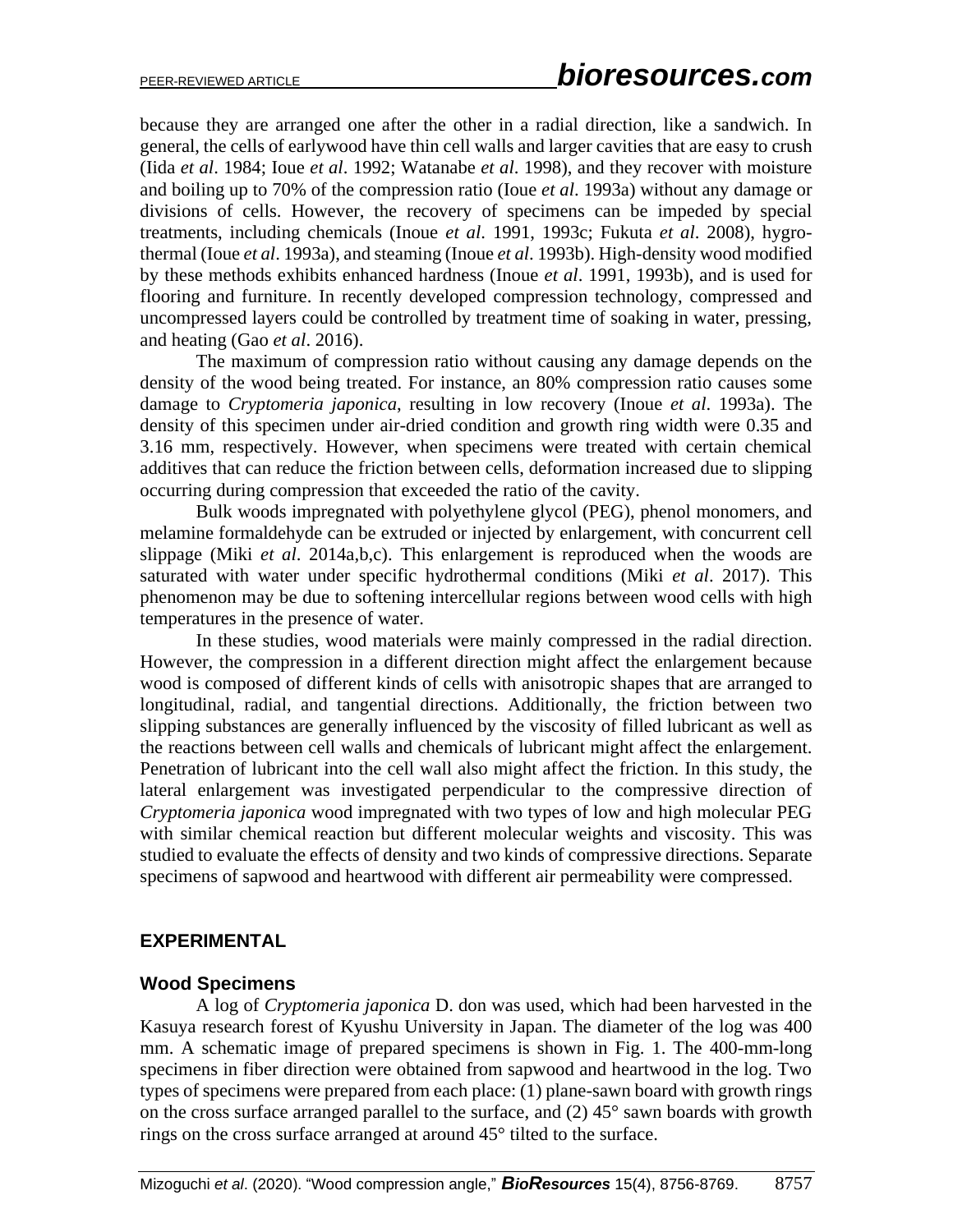

**Fig. 1.** Schematic diagram of cutting specimens. (1) Plane-sawn board; growth rings on the cross surface were arranged parallel to the surface, (2) 45° sawn boards; growth rings on the cross surface were arranged at around 45° (degree) to the surface. The two types of specimens were derived from sapwood and heartwood.



**Fig. 2.** Preparation of specimens for compressing. Dots and lines were marked every 5 mm on the surface and cross surfaces to evaluate the width deformation ratio due to compression. The growth ring angle to the surface was measured.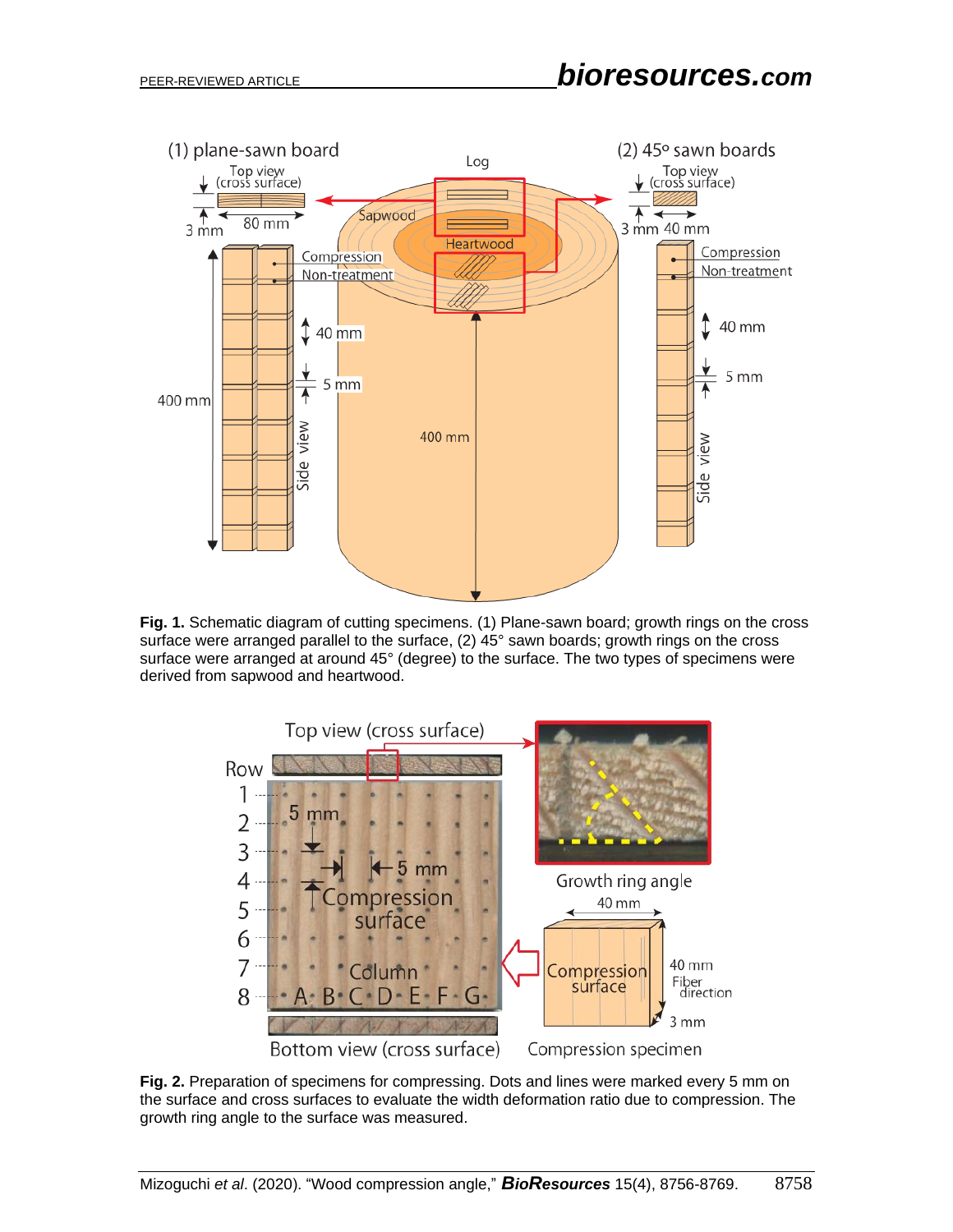Plane-sawn boards were cut to 80 mm width and 5 mm thickness. In comparison, 45° sawn boards were cut to 40 mm width and 5 mm thickness. Plane-sawn boards were split into two boards with the same dimensions as the 45° sawn boards. They were finally finished to 3 mm thickness with a planer after all boards had been dried at room temperature for more than 2 weeks. The sawn specimens were longitudinally cross-cut into two parts, 40-mm-long specimens for compressing and 5-mm-long specimens for uncompressing. Dots and lines were marked every 5 mm on the compression surface and cross surfaces of specimens to evaluate the width deformation ratio due to compression (Fig. 2)

### **Analysis of the Specimen before Compressing**

Specimens for compressing were conditioned at  $25^{\circ}$ C and 65% relative humidity (RH) for 2 days. The weight and three dimensions (length, width, and thickness) were measured with a valance and digital caliper. Surface images of the specimens were obtained with a scanner (GT-X970, Epson, Nagano, Japan) for 850 dpi resolution before compressing. The distance between dots marked on the surface perpendicular to the fiber direction was measured using image analysis software (WinROOF, Mitani Corporation, Tokyo, Japan). The angle of the growth ring to the plane on both cross surfaces (top and bottom) was measured using scanned images as shown in Fig. 2. When more than one growth ring was present between line marks due to narrow growth ring width, the central one was selected for the measurement. The angle of ray parenchyma distributed perpendicular to the growth ring was measured with a stereomicroscope (SZX7, Olympus Corporation, Tokyo, Japan) when no growth rings were visible between the lines. The measurable growth ring width and latewood percentage for sapwood and heartwood was measured with non-treatment specimens using a confocal laser scanning microscope (TCS SP8, Leica Microsystems GmbH, Wetzlar, Germany).

### **Impregnation with Polyethylene Glycol (PEG)**

The weight and the three dimensions of the compression specimens were measured after vacuum drying at 70 °C under approximately 0.9 kPa for a day. Two types of PEG were purchased and used in this study to evaluate the effects of molecular weight and viscosity on the acceleration of enlargement. The molecular weights of two PEGs were 200 in the liquid condition and 20,000 in the solid condition at room temperature, purchased from FUJIFILM Wako Pure Chemical Corporation, Osaka, Japan. The prepared 30 wt% concentration of both PEGs diluted with distilled water were impregnated into specimens under the following different pressure conditions. The performed procedure was that the specimens were immersed in the respective PEG solutions under vacuum pressure (approximately 4.0 kPa) for an hour, and then kept under atmospheric pressure for 3 days to be sufficiently saturated. The weight and three dimensions under saturated conditions were measured again after excess PEG was wiped off the surface.

### **Compression**

A universal testing machine (AG-110kN, Shimazu, Kyoto, Japan) was used to compress specimens that were held with steel plates heated to 160 °C  $\pm$  5 °C. A couple of aluminum foil sheets of  $12 \mu m$  thickness were placed between the steel plate and specimen to generate the same friction on the upper and bottom surfaces of the specimen. Specimens were pressed at a speed of 10 mm a minute on the surface perpendicular to fibers, and compression was stopped at  $8.0 \times 10^3$  kgf. Two positions of the crosshead when it stopped at  $8.0 \times 10^3$  kgf with and without specimens were recorded to measure the compression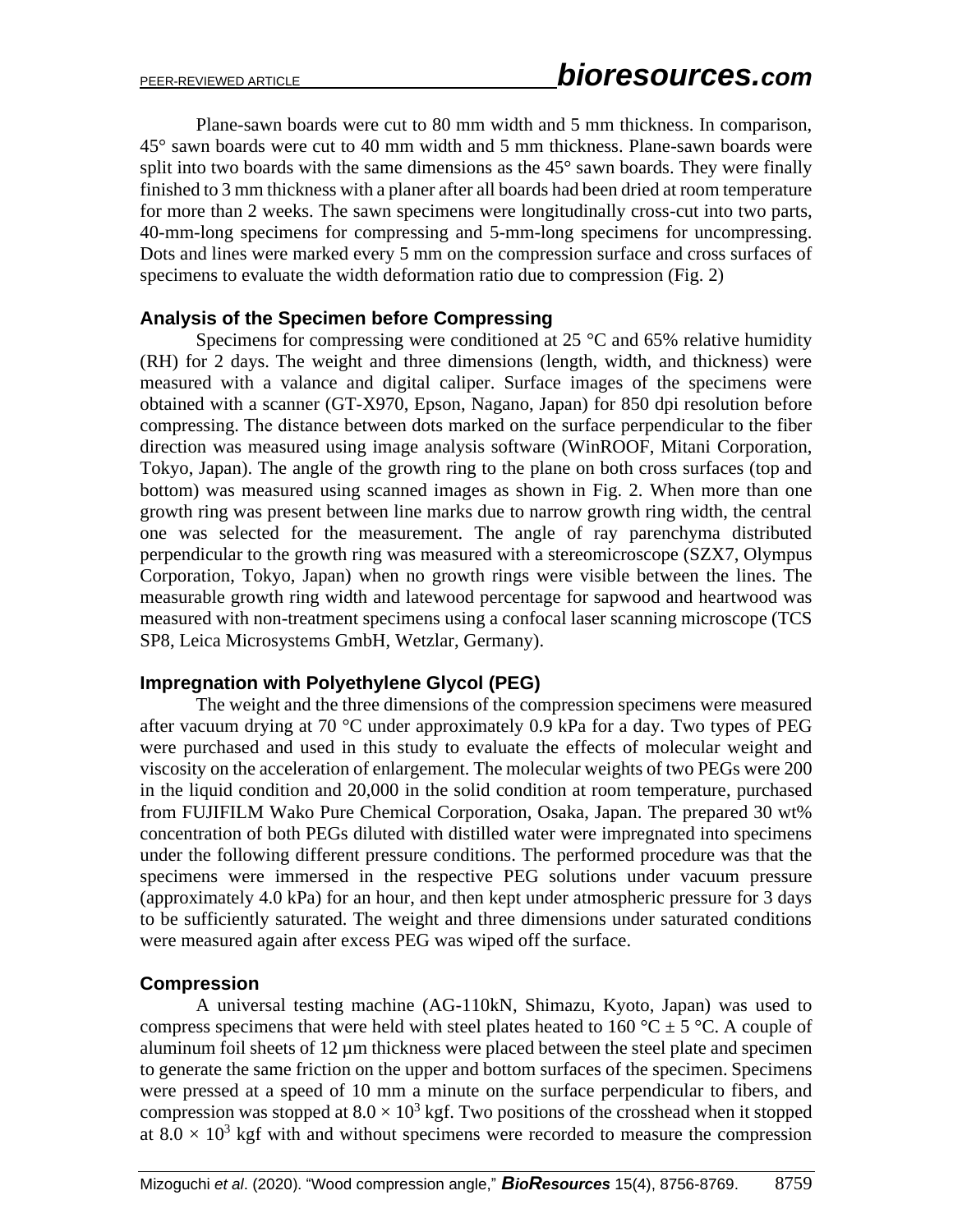ratio (equation 1). The plates were cooled to a temperature below 90  $\degree$ C at room temperature, and then the pressure was released. The compressed specimens were conditioned at 25 °C and 65 % RH for 2 days.

## **Analysis of the Specimens after Compression**

The weight and three dimensions of specimens after conditioning were measured. The compression ratio, recovery ratio after conditioning, and width deformation ratio were calculated with eq.  $(1)$ ,  $(2)$ , and  $(3)$ 

*Compression ratio* = 
$$
(H_0 - D_S + D_0) / H_0
$$
 (1)

where *H*<sup>0</sup> is the thickness of specimen before the compression test, *D*<sup>*s*</sup> is the displacement of crosshead with specimen when crosshead is stopped, and *D<sup>0</sup>* is the displacement of crosshead without specimen (contact point of upper and lower plates).

$$
Recovery ratio = (H_R - D_S + D_0) / (H_0 - D_S + D_0)
$$
\n(2)

where  $H_R$  is thickness of compressed specimens after conditioning,

*Width deformation ratio* =  $W_c / W_0$ (3)

where  $W_C$  is the the largest width of specimen after the compression test, and  $W_0$  is the width of specimen before the compression test.

Surface images of conditioned specimens after compression were obtained using a scanner, and the distance between dots perpendicular to fiber direction were measured as described above. In case some dots, especially in heartwood impregnated with PEG20,000, were split or disappeared due to enlargement, the larger part that was one of visible remains was used for the measurements, while those that disappeared were excluded from the analysis. Expansion ratio between dots was calculated with Eq. 4.

$$
Dots expansion ratio = DC/D0
$$
\n(4)

where  $D_c$  is the distance between dots after the compression test, and  $D_0$  is the distance between dots before the compression test.

## **Observation inside the Wood Structure**

Earlywood cells tend to be squashed when wood is compressed in a radial direction. The irreversible fracture or disorder of cell distribution was assumed to occur in extensively deformed specimens. In order to observe the microstructure of compressed specimens, tomographic images were obtained with X-ray micro computed tomography (CT) (SKYSCAN1172, Bruker Co., Billerica, MA, USA). Small portions from the most deformed local area in the specimen were obtained to acquire the images with high magnification. CT images of the cross section inside specimens were derived with the Xray images captured from the center at every 0.2°. The pixel size of the image was 1.08 µm.

## **RESULTS AND DISCUSSION**

### **Compression Test**

The number of specimens, the average density after air-drying, and average angle of growth rings before compression are shown in Table 1. The density of air-dried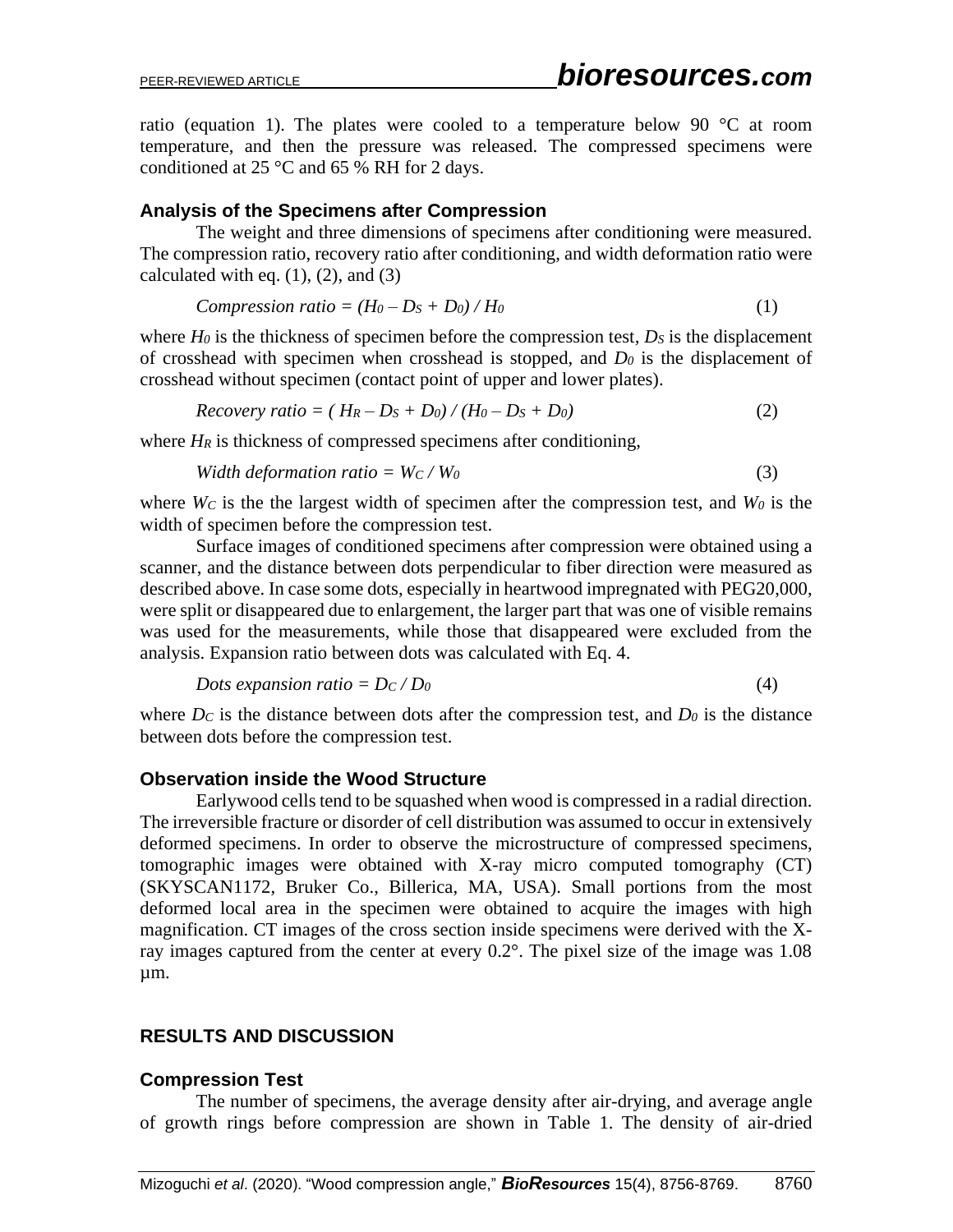heartwood was higher than that of sapwood. The growth ring angles of plain-sawn sapwood and heartwood specimens were approximately 13º and 19º, respectively, while those of 45° sawn board were around 46º. The average absorption of 30% PEG solution before compression, compression ratio, width deformation ratio, and recovery ratio are also shown. Sufficient PEG solution between  $664$  to  $805 \text{ kg/m}^3$  was absorbed before compression, so that the fact that specimens were exuding PEG solution was evident during compression. The results of PEG200 and PEG20,000 showed different characteristics in some cases. Greater enlargement in the width direction with large deformation was observed for the specimens treated with PEG20,000 than those treated with PEG200 (Fig. 3). Compared with before compression, the width deformation ratios were 1.7 and 1.1 times greater for the PEG20,000 and PEG200 treatments, respectively. These trends were detected in both heartwood and sapwood. However, there was no significant difference between the sawn types of board and width deformation ratio for enlarged specimens treated with PEG20,000 (*p*-value>0.05).



**Fig. 3.** Deformation of specimens after compressing. (a) Sapwood treated with PEG200 (b) sapwood treated with PEG20,000

In comparison, the compression ratio of deformed specimens in the PEG20,000 treatment was slightly higher than those in the PEG200 treatment. However, it was not possible to compare the compression ratio because it is impacted by the different densities of specimens, especially sapwood and heartwood used in this research. The compressible void space mainly occupied by cell lumens can be estimated with the density of wood. The relationships between compression ratio and density in air-dried conditions of specimens are shown in Fig. 4. A solid black line shows the relationship between void volume and the density in air-dried condition. This line was estimated from the void volumes calculated with the density of in oven-dried condition (vacuum drying at  $70^{\circ}$ C) and specific gravity of wood substance (1.5). The plots appeared to be distributed in parallel to the black line. Thus, the compression ratio was attributed to the density of specimens. Moreover, the larger compression ratio along with deformation of specimens treated with PEG20,000 exceeded a black line, regardless of the density of specimens for both sapwood and heartwood. Therefore, this deformation appeared to be caused by compression exceeding the void volume, whereas less of the void volume was compressed in specimens treated with PEG200.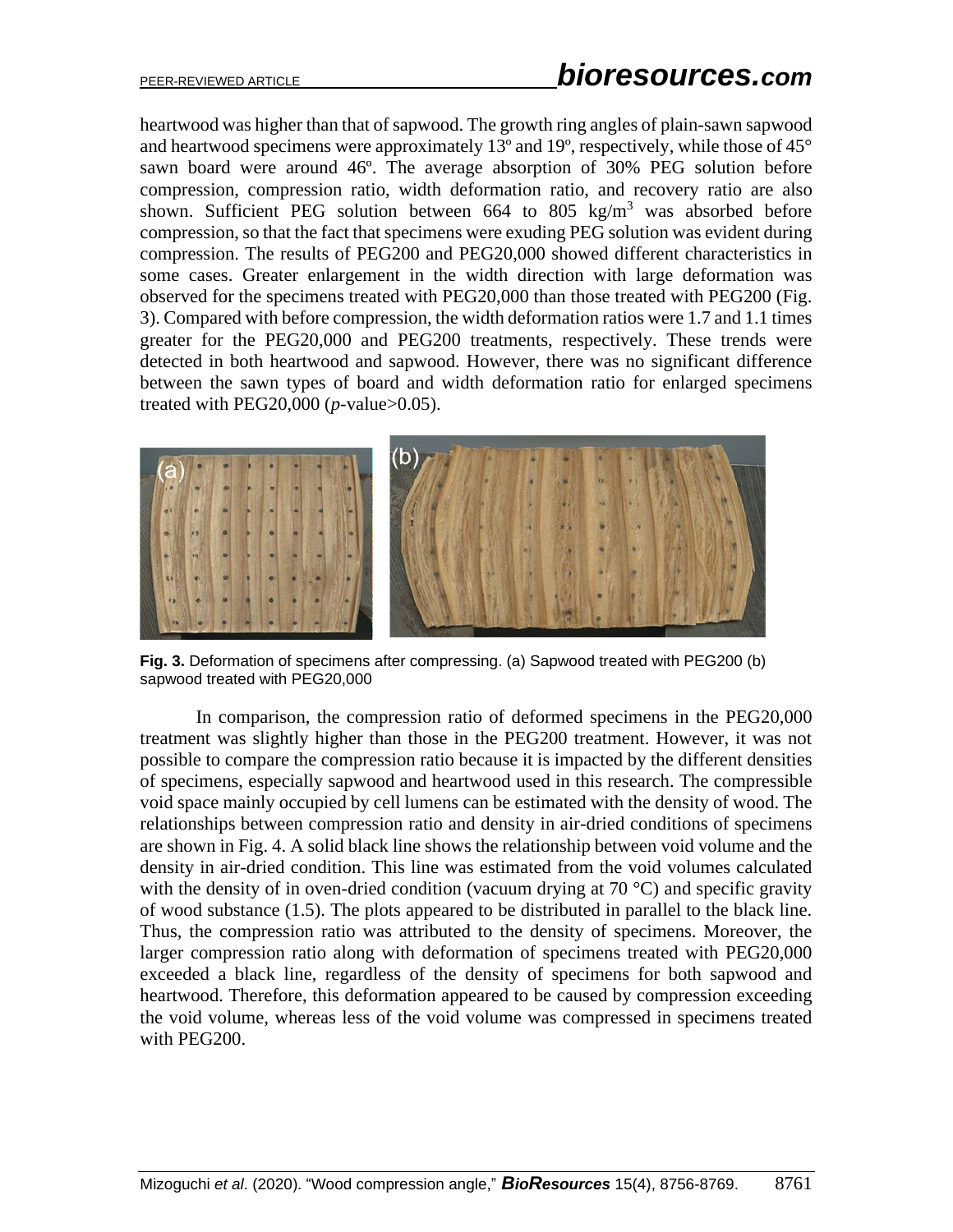| Sapwood                                                             |               |               |               |              |
|---------------------------------------------------------------------|---------------|---------------|---------------|--------------|
| Growth ring width=1.76 mm (0.63), Latewood percentage=19.3 % (8.32) |               |               |               |              |
| <b>PEG</b>                                                          | 200           |               | 20,000        |              |
| Sawn type                                                           | Plain         | 45°           | Plain         | $45^{\circ}$ |
| Number of samples                                                   | 10            | 5             | 10            | 5            |
| Density in air-dry (kg/m <sup>3</sup> )                             | 397 (25.8)    | 347 (3.56)    | 385 (27.7)    | 347 (2.24)   |
| Angle of growth ring (°)                                            | 13.81(8.56)   | 46.34 (5.75)  | 13.61 (7.65)  | 47.69 (6.15) |
| Absorption of 30% PEG                                               | 787 (14.9)    | 805 (16.4)    | 777 (15.9)    | 805 (11.1)   |
| (kg/m <sup>3</sup> )                                                |               |               |               |              |
| Compression ratio                                                   | 0.75(0.020)   | 0.79(0.010)   | 0.82(0.017)   | 0.84(0.004)  |
| Width deformation ratio                                             | 1.09(0.013)   | 1.10(0.016)   | 1.73 (0.059)  | 1.70 (0.028) |
| Recovery ratio                                                      | 0.28(0.082)   | 0.17(0.032)   | 0.074(0.061)  | 0.061(0.019) |
| Heartwood                                                           |               |               |               |              |
| Growth ring width=2.79 mm (0.88), Latewood percentage=23.4% (7.58)  |               |               |               |              |
| <b>PEG</b>                                                          | 200           |               | 20,000        |              |
| Sawn type                                                           | Plain         | $45^{\circ}$  | Plain         | $45^{\circ}$ |
| Number of samples (n)                                               | 10            | 5             | 10            | 5            |
| Density in air-dry (kg/m <sup>3</sup> )                             | 430 (39.1)    | 467 (29.3)    | 410 (41.1)    | 466 (31.6)   |
| Angle of growth ring (°)                                            | 19.06 (12.81) | 47.26 (10.02) | 18.63 (12.28) | 45.38 (9.52) |
| Absorption of 30% PEG                                               | 695 (27.7)    | 710 (27.3)    | 664 (38.9)    | 672 (34.7)   |
| (kg/m <sup>3</sup> )                                                |               |               |               |              |
| Compression ratio                                                   | 0.72(0.027)   | 0.73(0.010)   | 0.81(0.017)   | 0.81(0.015)  |
| Width deformation ratio                                             | 1.10(0.017)   | 1.13(0.018)   | 1.64(0.094)   | 1.72(0.035)  |
| Recovery ratio                                                      | 0.46(0.125)   | 0.38(0.044)   | 0.068(0.020)  | 0.066(0.016) |
| (Standard deviation)                                                |               |               |               |              |

### **Table 1.** Prepared Specimens and Deformation after Compressing





### **Compressive Force**

The typical stress-strain curve shows a liner plateau in regions with low strain when wood specimens are compressed in a radial direction (Maiti *et al*. 1984; Reiterer and Stanzl-Tschegg 2001). In this region, the cells of earlywood with thin cell walls and plenty void space can be squash under low stress. Compressive stress noticeably increases when the squashed area changes to the latewood zone having the thicker cell wall. The relationship between compressive force and compression ratio of plane and 45º sawn specimens treated with PEG200 and PEG20,000 is shown in Fig. 5. Compressive stress (force per square) was not derived due to amorphous deformation of specimen during compression. Compared with sapwood, the compressive force of heartwood increased at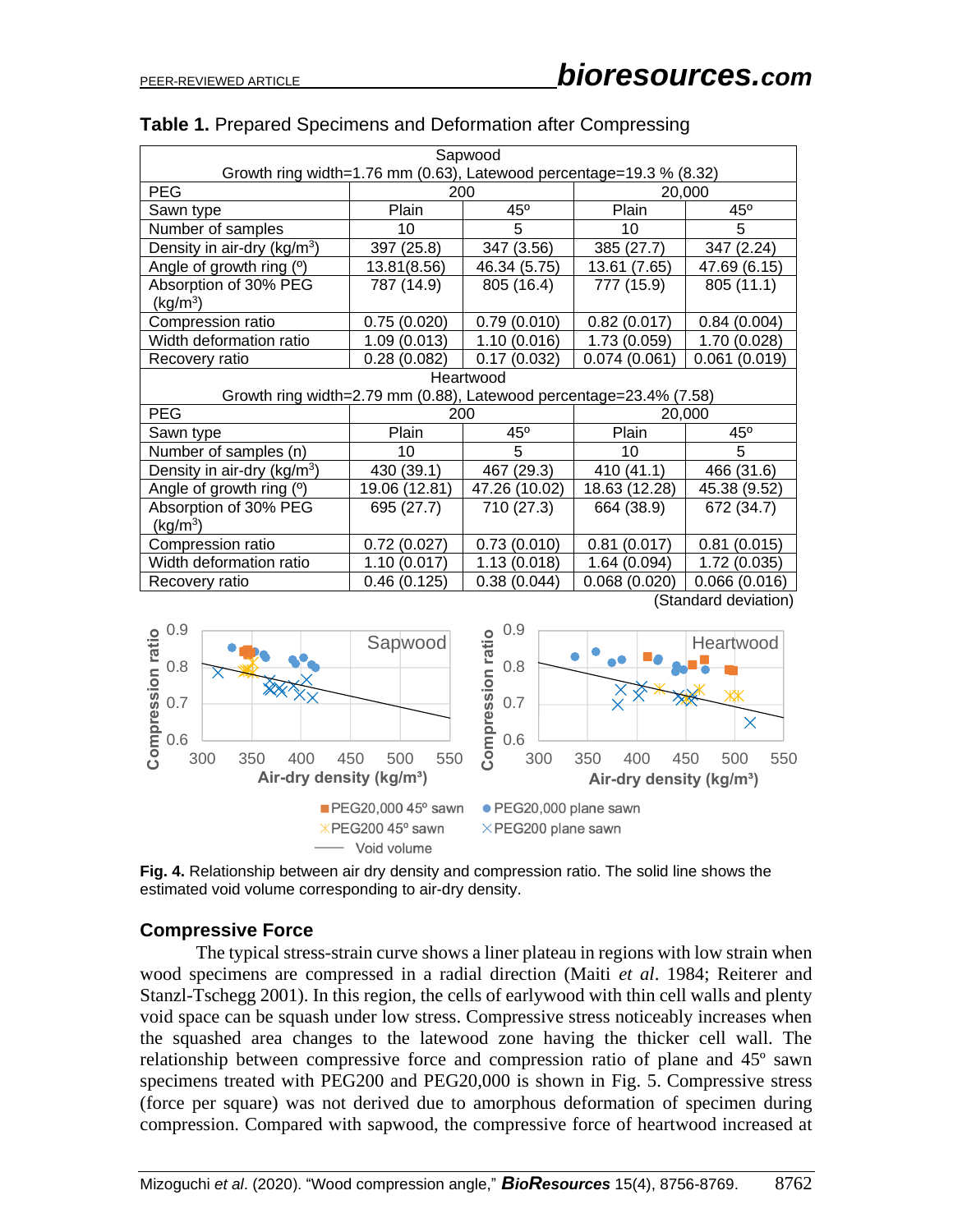lower compression ratios. This phenomenon might be attributed to the resistance of enclosed vapor because permeability of liquids and air is low in heartwood (Erickson 1970; Flynn 1995), with *Cryptomeria japonica* being no exception (Fujii *et al*. 1997; Nagai and Taniguchi 2003). This tendency also referred to the higher recovery ratio of heartwood in Table 1. Both sapwood and heartwood specimens treated with PEG200 showed a similar exponential curve in the radial compression of non-treated general woods, though small increase in force by compression of earlywood just after initial compression was not apparent. This reason was considered to be the high compression speed and larger compressive area to thickness with slight roughness in this study. In comparison, the compressive force of specimens treated PEG20,000 had an inflection point, which formed a small peak at 0.3 to 0.4 of the compression ratio for both sawn specimens (sapwood and heartwood; Fig. 5 arrow). Miki *et al*. (2017) observed that the inflection point appeared on the stress-compression ratio curve for lateral deformed specimens compressed above 100 ºC. Irreversible large enlargement was assumed to occur in this inflection point. In fact, the recovery ratio of PEG20,000 in Table 1 was low compared with PEG200 with no inflection point. Miki *et al*. (2017) observed this inflection point between 0.75 and 0.85 of the compression ratio appearing after the volume of the lumen decreased when wood cells buckle and become denser. However, the inflection point in this study appeared between 0.3 and 0.4 of the compression ratios, which is before the void volume was completely squashed. This lower shift of inflection point was regarded as being due to the fact that the compressing speed was too fast to remove sufficient air and vapor of the inside from the void space.



**Fig. 5.** Typical compression force-compression ratio curve

The lowered friction between moving substances (tracheids in this study) facilitates lateral enlargement by compression causing the sheering of cells in the intercellular layer. Though friction tends to be affected by the roughness of the surface, it can be ignored because adjacent cells are the same tracheid in this tree. However, the penetration of PEG into the interface of cells possibly serves as a lubricant, while the friction of dried nontreated wood during compression is assumed to be too high to permit slippage because cells bonded with each other at the intercellular layer. Moderate higher viscosity and faster velocity of moving substances can lower the coefficient of friction because they have enough space between surfaces, so that hydrostatic lubrication changes to hydrodynamic lubrication according to the Stribeck curve (Stribeck 1902; Bhushan 2002). Specimens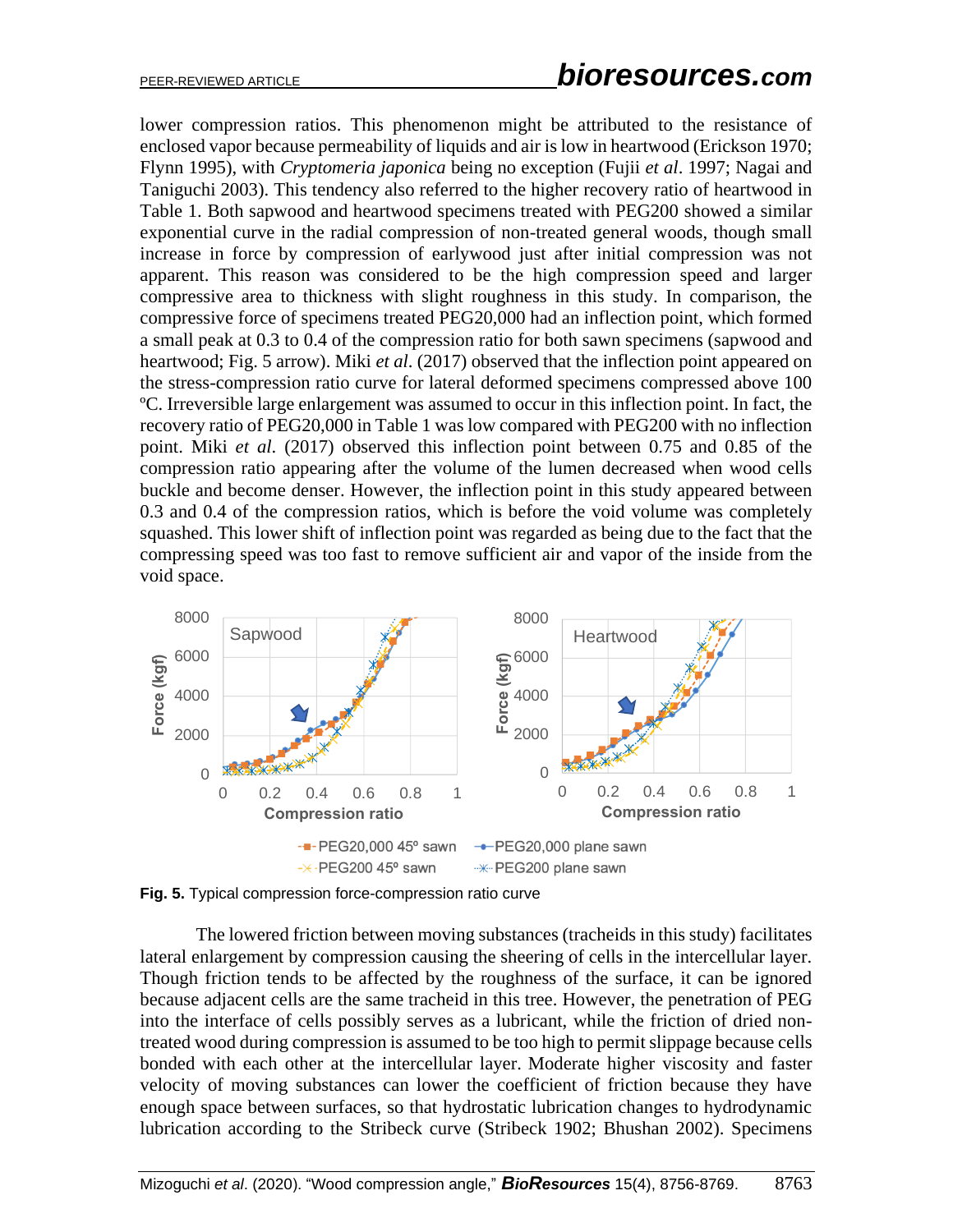treated with PEG20,000 that had an inflection point were considered to be enlarged perpendicular to fiber direction due to higher viscosity, contributing to a lower coefficient of friction. Additionally, the acceleration of the enlargement with the higher molecular weight of PEG20,000 might generate more lubricant space for hydrodynamic lubrication due to the residue of PEG on the interface of cells without penetrating into cell walls. This reason can be supported by the reports; more than 3,000 molecular weight of PEG cannot penetrate into the cell wall (Tarkow *et al*. 1966); and cell wall bulking of PEG200 was higher than that of PEG1,500 (Wallstrom and Lindberg 1999).

## **Local Deformation and Growth Ring Angle**

Specimens treated with PEG 20,000 were greatly deformed in the lateral direction showing 1.64 to 1.73 of width deformation ratio (Table 1). However, there was no correlation between the sawn types and width deformation ratio. Observing the compressed surface of specimens, the large and slight deformed areas appeared to coexist within the same specimens (Fig. 3b).



**Fig. 6.** Relationship between dots expansion ratio and growth ring angle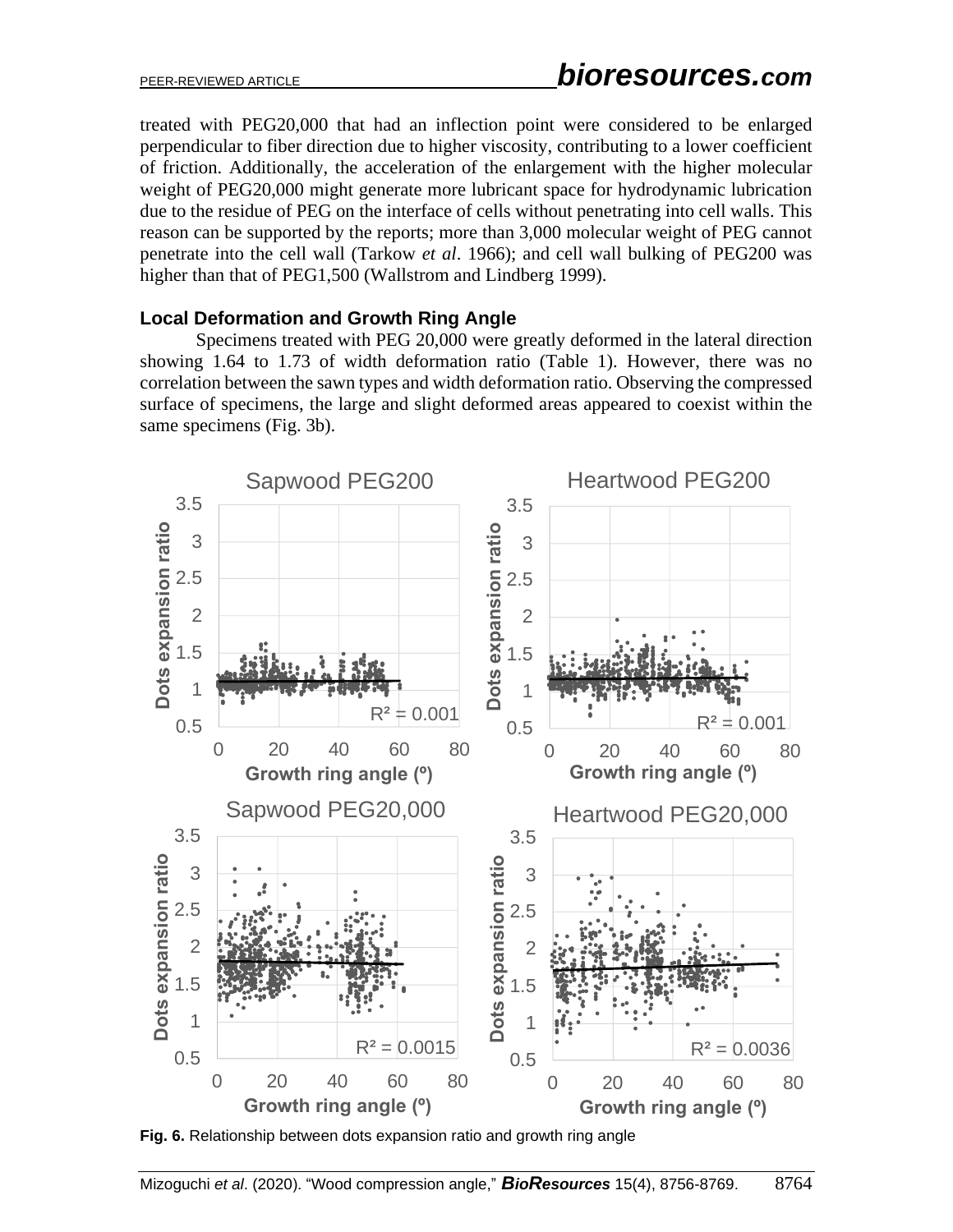# PEER-REVIEWED ARTICLE *bioresources.com*



**Fig. 7.** Histogram of measured frequency and relationship between dots expansion ratio and growth ring angle treated with PEG20,000



**Fig. 8.** Dots expansion ratio at 4 and 5 rows of sapwood specimens treated with PEG 20,000

To precisely investigate the relationship between the enlargement and the angle of growth ring, the local area between dots marked before and after compression were analyzed because the angle of growth ring was variable within a specimen. The relationship between them in heartwood and sapwood treated with PEG 200 and PEG 20,000 are shown in Fig. 6. The angle of the growth ring was selected from the closer cross surface of top or bottom. Areas where the length could not be measured (*i.e.* that were damaged and exploded during pressing), especially in heartwood, were removed. There was no correlation between the dots expansion ratio and the angle of growth rings of all specimens. However, when attention was paid to the widely varied dots expansion ratio of sapwood and heartwood treated with PEG20,000, some correlation might be contained within the large number of results, because the width enlargement on the center line was obviously larger than that on the both edge sides, as shown in Fig. 3b.

Figure 7 shows the arranged results in Fig. 6. The dots expansion ratios collected from every symmetrical row on the center line (*e.g.* row 1 and 8) were averaged for every 10º of growth ring, and a histogram was generated. The angles of the growth rings between the dots in the sapwood were clearly distributed between 0º and 30º of plane sawn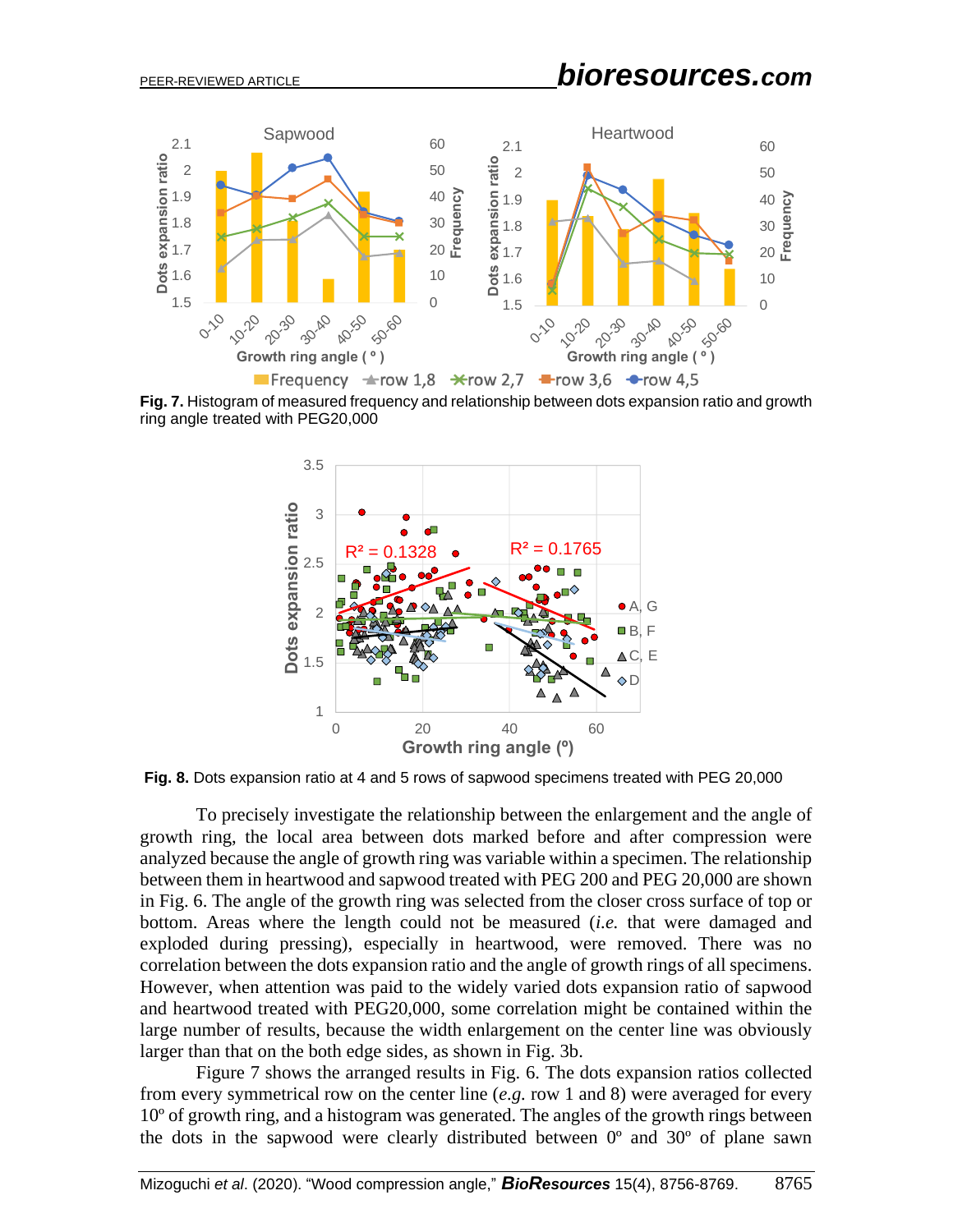specimens and 40º and 60º of 45º sawn specimens. In comparison, the dots in heartwood specimens were dispersed due to their originating from logs for the smaller diameter of growth rings. There was a tendency that larger deformation occurred at the 4 and 5 rows corresponding to the center line for every angle of the growth rings in both sapwood and heartwood. However, no trend between deformation ratio and the angle of the growth rings was obtained.



**Fig. 9.** X-ray CT image at column A in the center row of compressed wood. (a) Plane sawn board and (b) 45º sawn board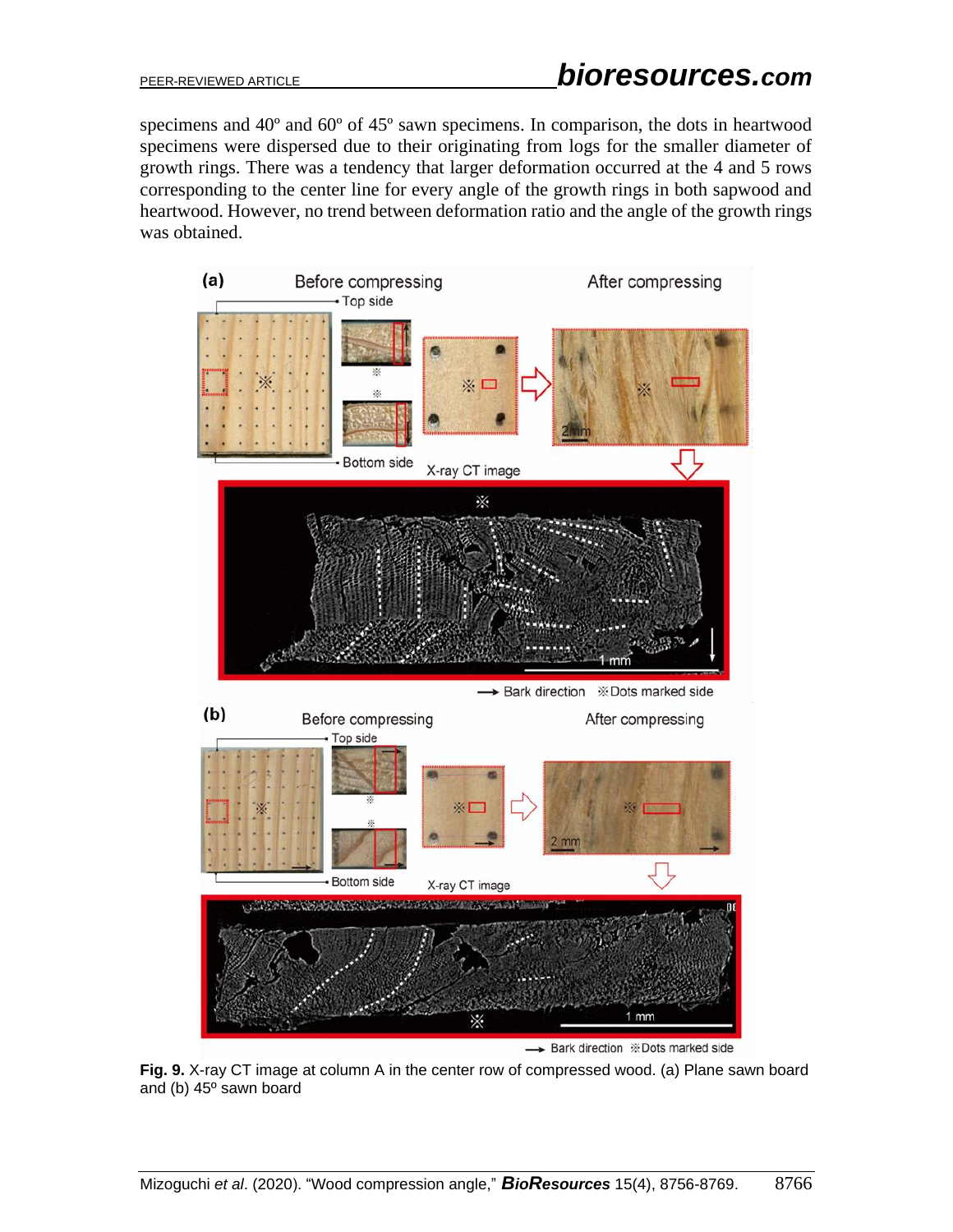To investigate whether the angle of the growth ring affects enlargement, it is necessary to analyze a large deformed area where deformation is not restrained. Figure 8 shows the dots expansion ratio extracted from rows 4 and 5 of sapwood treated with PEG20,000, which showed the most width enlargement in this study. There was no correlation between the dots expansion ratio and the angle of the growth rings. However, the largest dots expansion ratios were derived from outside the specimen (red lines of column A and G in Fig. 2) rather than inside when approximately straight lines were drawn at each of the symmetrical columns (Fig. 8). Positive correlation in plane-sawn board, and the negative correlation in 45º sawn board were contained in these areas showing the largest deformation rations, though these correlations were weak. The largest deformation was at approximately 35º, where two regression lines connected. Similar trends were obtained from heartwood specimens treated with PEG20,000. However, more research is necessary to support this conclusion because of few prepared specimens around 35º in this study.

Micro-structure in the most enlarged area treated with PEG20,000 of sapwood was investigated using an X-ray micro CT. A single tomographic image at the cross section is shown in Fig. 9. A compressed mechanism was found based on the arrangement and deformation of cells. In plane-sawn board, enlargement was caused by the folded arrangement of cells on right side of the half (crosswise dots lines). However, radially arranged cells were observed in latewood and in compressed earlywood region on the left side of the half (vertical dots lines). In comparison, a uniform arrangement of cells was observed in the 45º sawn board. From these results, it was found that the mechanism of enlargement differed depending on the direction of compression; the forced-out cells due to each cell moving in 45º sawn board and the buckling of the radial cell arrangement arose from fast and excessive compression in plane sawn board. This morphological difference was considered to affect the width enlargement slightly; there was a weak correlation between the angle of the growth ring and dots expansion ratio in limited local area with the largest deformation.

## **CONCLUSIONS**

- 1. Specimens treated with high molecular weight polyethylene glycol (PEG20,000) for both heartwood and sapwood were enlarged perpendicularly to fiber direction with the inflection points occurred in force-compression ratio curve, and there was no significant difference between the sawn types (plain and 45º sawn) and width deformation ratio (*p*-value>0.05). This enlargement was caused by compression exceeding the void volume, regardless of the wood density.
- 2. Larger deformations in the specimens were observed on the center line of the specimen perpendicular to fiber direction, for which both outer sides showed the most enlargement. The analysis of the correlation between the angle of the growth ring and dots expansion ratio in the largest deformed local areas showed weak positive and negative correlations for the plane-sawn boards and the 45º sawn boards, respectively.
- 3. Images from an X-ray micro CT scan showed that the mechanism of enlargement differed depending on the direction of compression; the forced-out cells due to each cell moving in 45º sawn board and the buckling of the radial cell arrangement arose from fast and excessive compression in plane sawn board. This morphological difference was considered to affect the weak correlation between the angle of the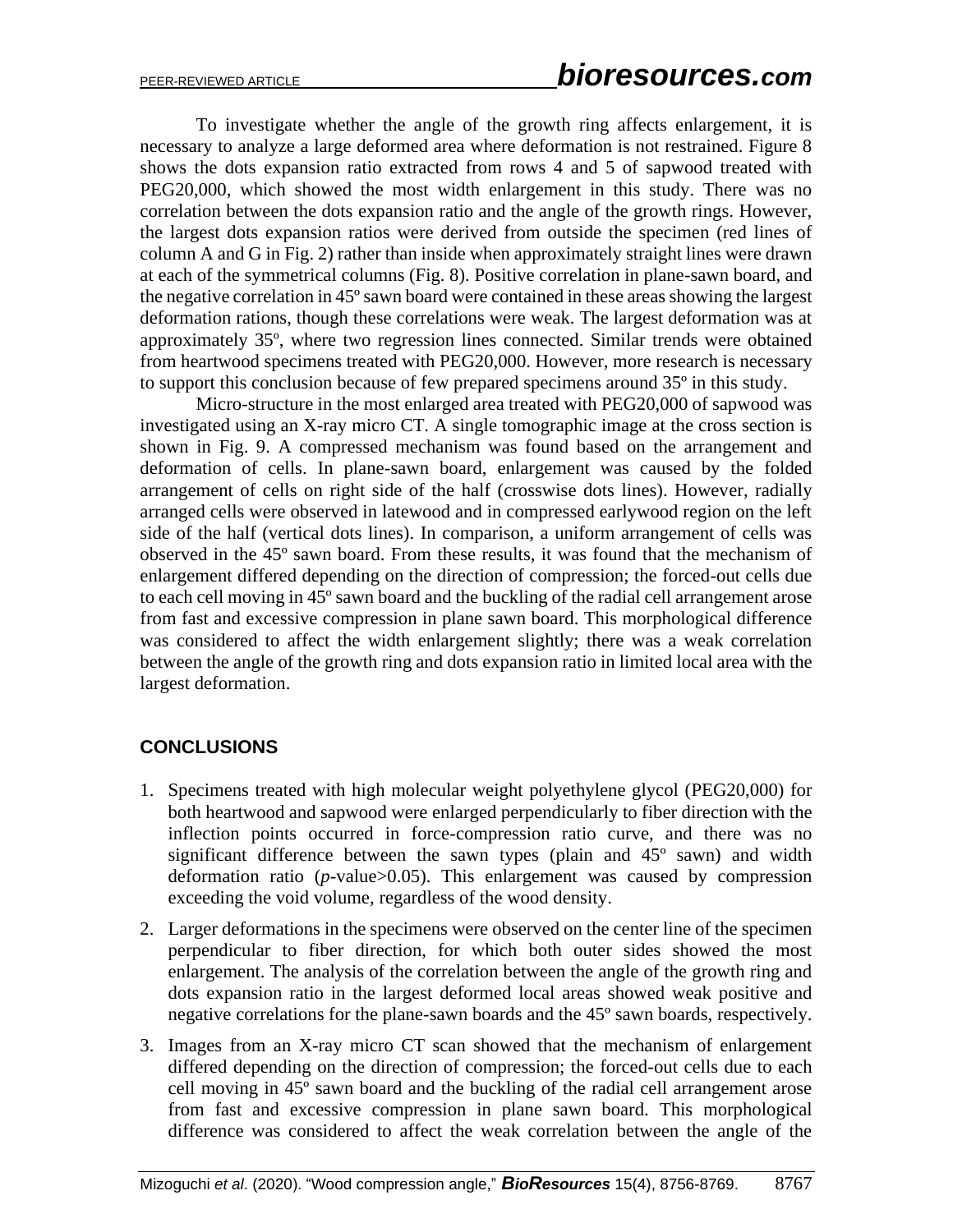growth ring and local deformation ratio in limited local area with the largest deformation.

## **ACKNOWLEDGMENTS**

The authors thank the staff of the Kasuya Research Forest of Kyushu University for providing the materials.

## **REFERENCES CITED**

Bhushan, B. (2002). *Introduction to Tribology*, Wiley, New York.

- Erickson, H. D. (1970). "Permeability of southern pine wood A review," *Wood Sci* 2, 149-158.
- Flynn, K. A. (1995). "A review of the permeability, fluid flow, and anatomy of spruce (*Picea* spp.)," *Wood Fiber Sci.* 27, 278-284.
- Fujii, T., Suzuki, Y., and Kuroda, N. (1997). "Bordered pit aspiration in the wood of *Cryptomeria japonica* in relation to air permeability," *IAWA J.* 18(1), 69-76. DOI: 10.1163/22941932-90001462
- Fukuta, S., Fumihiko, A., and Yasutoshi, S. (2008). "Manufacture of compressed wood fixed by phenolic resin impregnation through drilled holes," *J. Wood Sci.* 54, 100- 106. DOI: 10.1007/s10086-007-0920-x
- Gao, Z., Huang, R., Lu, J., Chen, Z., Guo, F., and Zhan, T. (2016). "Sandwich compression of wood: Control of creating density gradient on lumber thickness and properties of compressed wood," *Wood Sci. Tech.* 50(4), 833-844. DOI: 10.1007/s00226-016-0824-2
- Iida, I., Norimoto, M., and Imamura, Y. (1984). "Hygrothermal recovery of compression set," *Mokuzai Gakkaishi* 30, 354-358. (in Japanese)
- Ioue, M., Aoki, T., and Egawa, G. (1992). "Development of a new teaching material utilizing recovery of compressive set of wood," *Wood Research and Technical Notes* 28, 59-71. (in Japanese) http://hdl.handle.net/2433/51454
- Inoue, M., Kadokawa, N., Nishio, J., and Noritomo, M. (1993a). "Permanent fixation of compressive deformation by hygro-thermal treatment using moisture in wood," *Wood Research and Technical Notes* 29, 54-61. (in Japanese) http://hdl.handle.net/2433/51447
- Inoue, M., Norimoto, M., Otsuka, Y., and Yamada, T. (1991). "Surface compression of coniferous wood lumber II. Permanent set of compression wood by low molecular weight phenolic resin and some physical properties of the products," *Mokuzai Gakkaishi* 37, 227-233. (in Japanese)
- Inoue, M., Norimoto, M., Tanahashi, M., and Rowell, R. M. (1993b). "Steam or heat fixation of compressed wood," *Wood Fiber Sci.* 25, 224-235.
- Inoue, M., Ogata, S., Kawai, S., Rowell, R. M., and Norimoto, M. (1993c). "Fixation of compressed wood using melamine–formaldehyde resin," *Wood Fiber Sci*. 25, 404- 410.
- Maiti, S. K., Gibson, L. J., and Ashby, M. F. A. (1984). "Deformation and energy absorption diagrams for cellular solids," *Acta Metall.* 32, 1963-1975.
- Miki, T., Nakaya, R., Seki, M., Tanaka, S., Sobue, N., Shigematsu, I., and Kanayama, K.